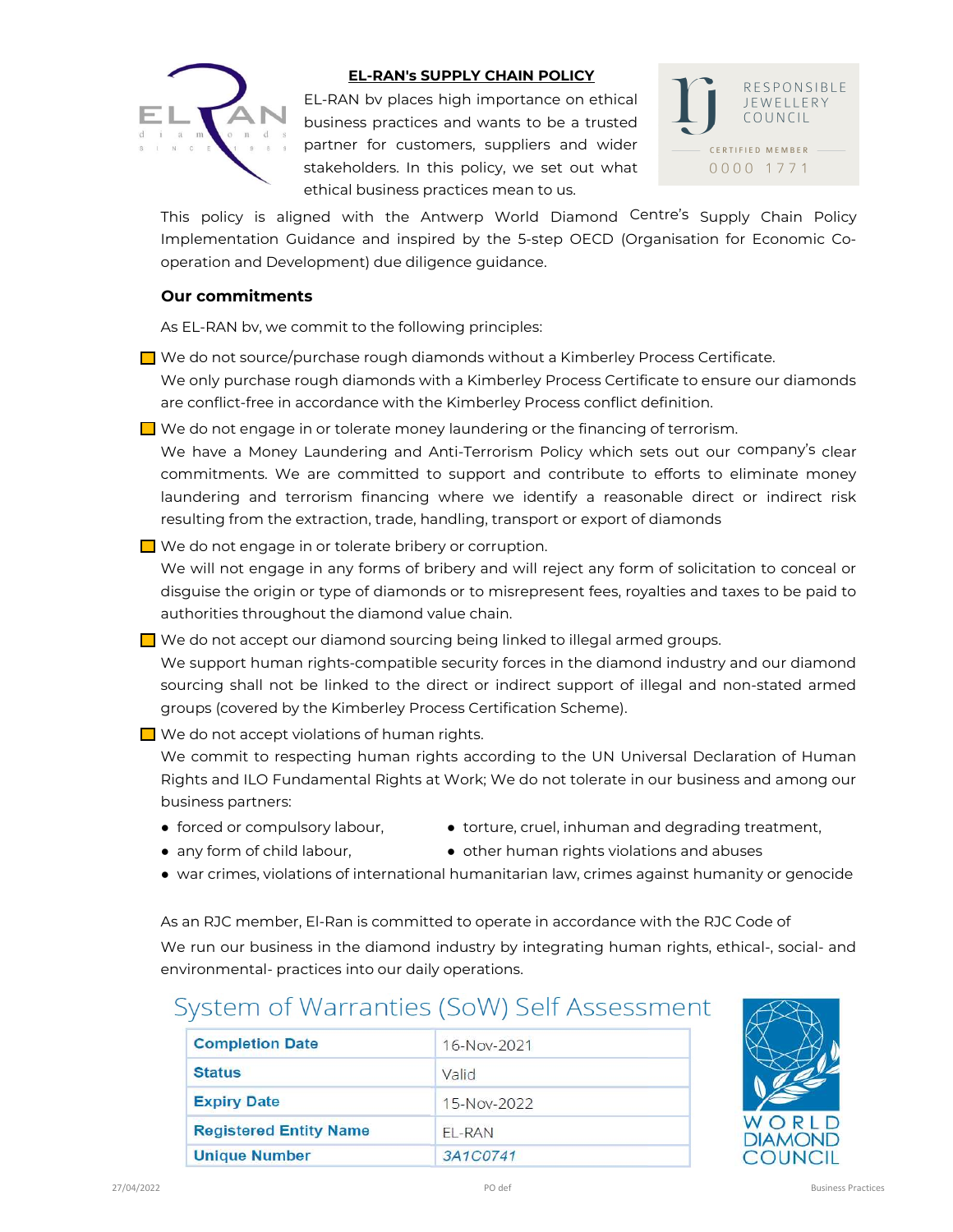

# **Prevention of Money Laundering & Counter[-Financing of Terrorism](https://en.wikipedia.org/wiki/Terrorism_financing)**

## **Money Laundering**

 $\triangleq$  The process by which the financial proceeds of illegally obtained money are disguised to conceal their questionable origin

## **Suppliers**

- 1. All details of the suppliers will be treated as per Know Your Supplier requirements
- 2. Every new supplier will be evaluated as per current AML compliance regulations using the AML Risk Assessment Report
- 3. The details may be supported with evidence such as KYC form, copies of Company Foundation / ID Card/ Passport
- 4. Local Belgian supplier details will be downloaded from the website [www.registereddiamondcompanies.be](file://///EEC/Belgium/Wendy/Office/Formulieren/www.registereddiamondcompanies.be)
- 5. Details of overseas diamond suppliers shall be requested for compliance with AML & CFT regulations; e.g. data sheet from bureau Van Dijk

## **Customers**

- 1. All customers details will be treated as per Know Your Customer requirements
- 2. Every new customer will be evaluated as per current AML compliance regulations using the AML Risk Assessment Report
- 3. The details may be supported with evidences such as KYC form, Passport / ID Card / Company Registration documents
- 4. Details of overseas diamond customers will be requested for compliance with AML & CFT regulations; e.g. data sheet from bureau Van Dijk
- 5. Local customer details will be downloaded from the website <www.registereddiamondcompanies.be>

## **Payments**

- 1. All outgoing payments for rough or polished diamonds will be made through the Bank
- 2. All petty cash expenses are communicated with the accountant to be recorded in the cashbook
- 3. No cash businesstransaction over € 3000 will be executed as per Belgian Law
- 4. Any suspicious transactions will be reported to the proper authorities

## **Receipts**

- 1. All incoming payments for rough or polished diamonds will be made through the Bank
- 2. No cash amounts will be accepted for any business transaction
- 3. No cash deposits over € 3000 are accepted by the Bank
- 4. Any suspicious transaction will be reported to the proper authorities as required by Anti Money Laundering regulations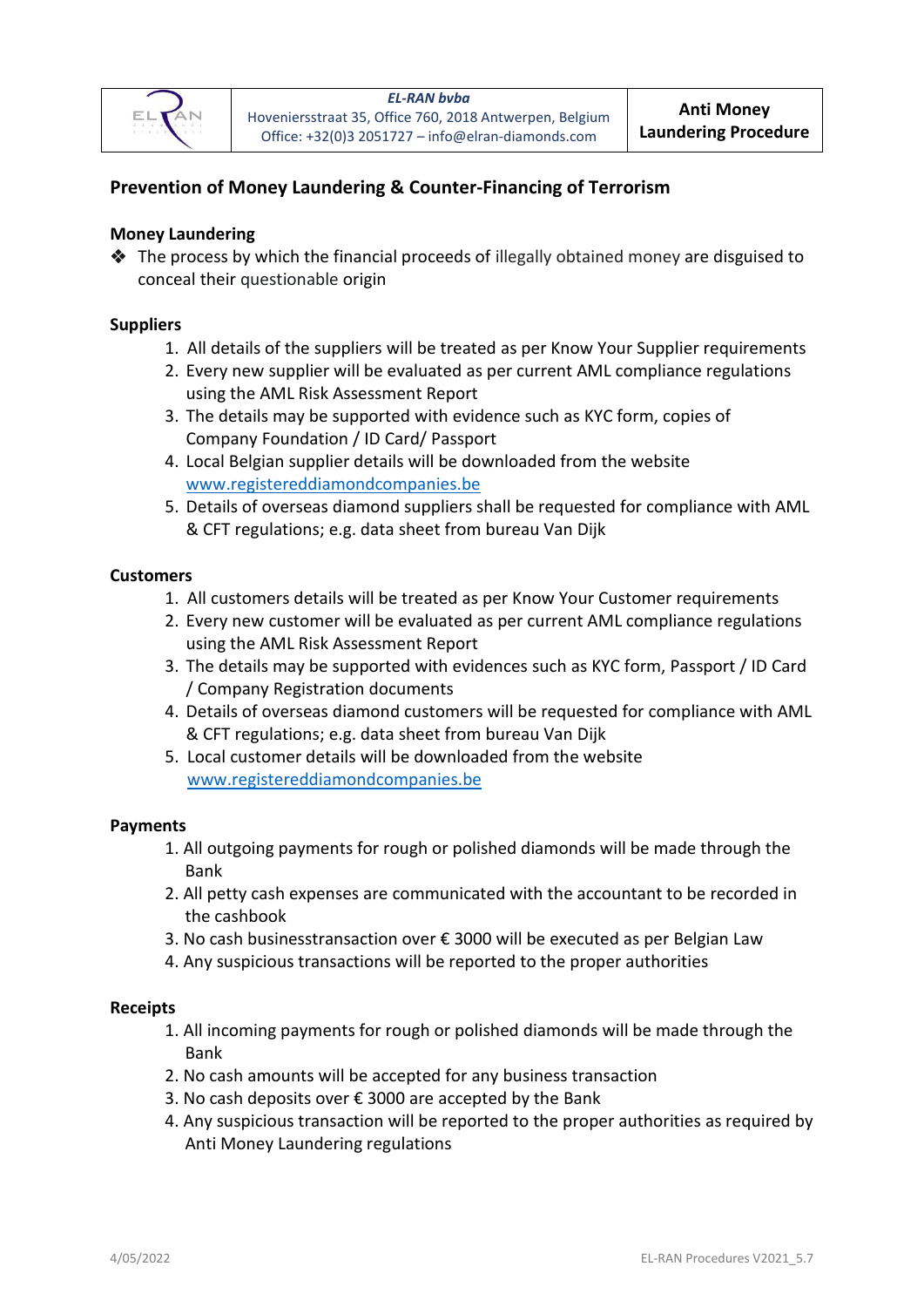

# **Conflict Diamond**

# **Kimberly Process Certification Scheme**

❖ A joint Government, international diamond industry and civil society initiative to stem the flow of Conflict Diamonds

## **WDC SoW**

❖ World Diamond Council System of Warranties - To prevent Trade in Conflict Diamonds

## **Diamond, Treated, Synthetics, Simulants**

- ❖ Diamond is a natural mineral consisting essentially of pure carbon crystallized with a cubic structure in the isometric system. Its hardness in the Mohs scale is 10; its specific gravity is approximately 3.52; it has a refractive index of 2.42 and it can be found in many colours
- ❖ A Treated diamond is any object or product that meets the requirements specified in the definition of the word "Diamond" or the word "Synthetic" that has been subject to a "Treatment"
- ❖ A Synthetic Diamond is any object or product that has been either partially or wholly crystallized or re-crystallized due to artificial human intervention such that being the exception of being non-natural, the product meets the requirements specified for "Diamond"
- ❖ A Diamond Simulant is any object or product used to imitate Diamond or some or all of its properties and includes any material which does not meet the requirements of the definition of Diamond

## **Polished Diamonds Purchase**

- 1. Collect all the required data from the supplier to ensure compliance with KYS norms
- 2. Collect evidence supporting the data supplied
- 3. Maintain details of all the diamond suppliers as per KYS requirements. Check on the HRD Web site if the supplier is from Belgium [www.registereddiamondcompanies.com](http://www.registereddiamondcompanies.com/) & get their HRD Numbers
- 
- 4. Update any changes if and when required
- 5. Ensure that the supplier invoice contains the declaration as per the requirements of UN Convention& the WDC SoW

## **Polished Diamonds Sales**

- 1. Collect the required data from customer to ensure compliance with KYC norms
- 2. Ensure that the relationship with the customer is clearly understood
- 3. Maintain the details of all customers as per KYC requirements
- 4. Update the details if and when required
- 5. Check whether customer is from Belgium [www.registereddiamondcompanies.com](http://www.registereddiamondcompanies.com/)
- 6. Ensure that there is appropriate and accurate product disclosure for diamonds
- 7. Ensure that the sales invoice bears the warranty as per World Diamond Council System of Warranties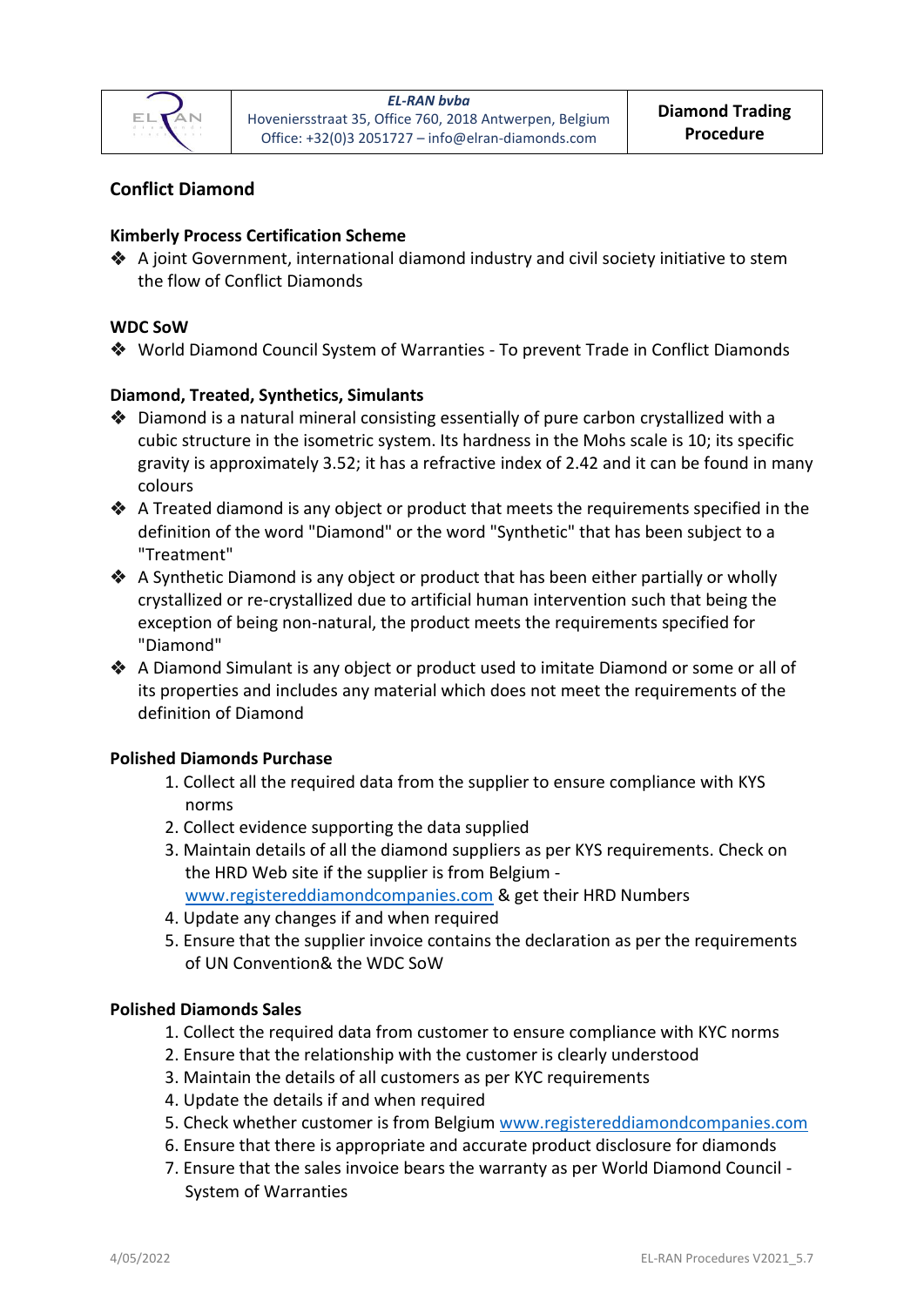

# **Storage of Diamonds**

- 1. All Polished diamonds should be stored in packets and in a secure safe to prevent any possibility of substitution
- 2. The diamond bags shall have proper and correct identification / description
- 3. The polished diamonds are stored in parcels or singles packets depending on their size
- 4. Certified diamonds are stored along with their certificates (if any) as per Diamond Trading Procedure
- 5. The diamonds shall be packed secure & protected during shipment to prevent any pilferage or substitution
- 6. The coverage by the high value courier is covered "Custody to Custody" or "Door to Door"
- 7. The diamond stock has to be appropriately insured during storage by a Block Policy

## **Disclosure of Product**

- 1. All diamonds must follow the 'product Integrity' provisions for accurate disclosure
- 2. The CIBJO Diamond Book shall be followed in case of doubt
- 3. There will be no misleading, untruthful or deceptive disclosures
- 4. Treated Diamonds will always be indicated by the word "treated" preceding the word "diamond"
- 5. Synthetics Diamonds must be indicated by "Synthetic" / "Laboratory Created" or "Laboratory Grown" preceding the word "diamond"
- 6. Diamond Simulants must be indicated by the word "Simulant" preceding the word "diamond"
- 7. Simulants will never be called Real, Genuine or Naturally Occurring Minerals or Compounds
- 8. A diamond will not be called "Flawless" if there are any of the following imperfections like Flaws, Cracks, Inclusions, Carbon Spots, Clouds, Internal Lasering, Blemishes when viewed under 10X Magnification
- 9. A Diamond will not be called Brilliant, Brilliant Cut or Full Cut if it does not have at least 32 facets plus the Table above the girdle and at least 24 facets below the girdle
- 10. For bulk purchase & sale to Traders, goods will be purchased *I* sold on price, not by Grades *I* Colour *I* Cut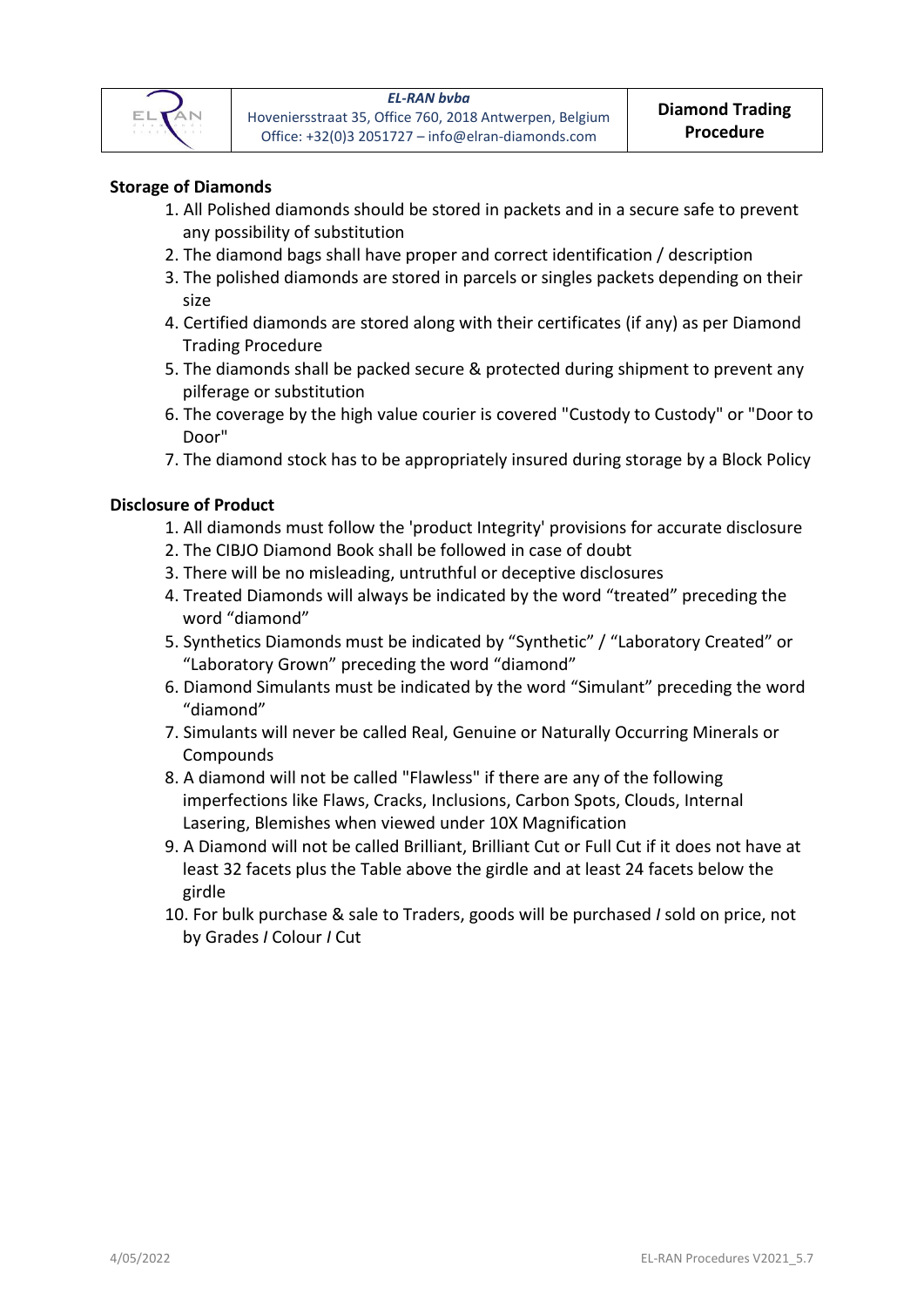

# **Employment & Human Resources**

## **Employee**

 $\triangleright$  Any individual who has entered into or works under a contract of employment or a contract of service or apprenticeship, whether express or implied, whether oral or in writing, or as defined by the applicable law

## **Employment**

- 1. All employees, when joining, will submit the proof of age
- 2. No children or young persons under the age of 18 will be employed
- 3. All personnel will be employed through a Work Contract as per Belgian Law
- 4. The employees will be registered with the Social Security
- 5. Employees are not required to pay any deposits, recruitment fees or any other such fees

#### **Insurance**

- 1. All personnel who transport diamonds will be covered by insurance through a Block Policy
- 2. The company will comply with the social security requirements and deduct & pay the social security amount as required by the law
- 3. All employees shall be covered under an Accident Insurance Policy as required by Belgian Laws

## **Child labour & Forced labour**

- 1. No children are employed in any areas of work. EL-RAN does not support child labour
- 2. No forced labour will be used in any areas of work
- 3. No original documents of employees will be retained by the company for any purpose whatsoever. Only copies will be kept. Originals will be returned asap
- 5. No amounts will be taken from employees to retain their job

## **Freedom of Association**

- 1. Employees are free to join any employee union or association
- 2. The company does not prevent any such membership and there are no repercussions
- 3. There is no possibility of joining an internal union as there are only 4 employees

## **Discrimination**

1. Company does not discriminate between employees on basis of caste, creed, religion, sex, political affiliations or any other basis

#### **Discipline & Grievances**

- 1. All employees are required to keep to their working hours
- 2. The assigned project must be completed on time
- 3. The company does not subscribe to any corporal punishment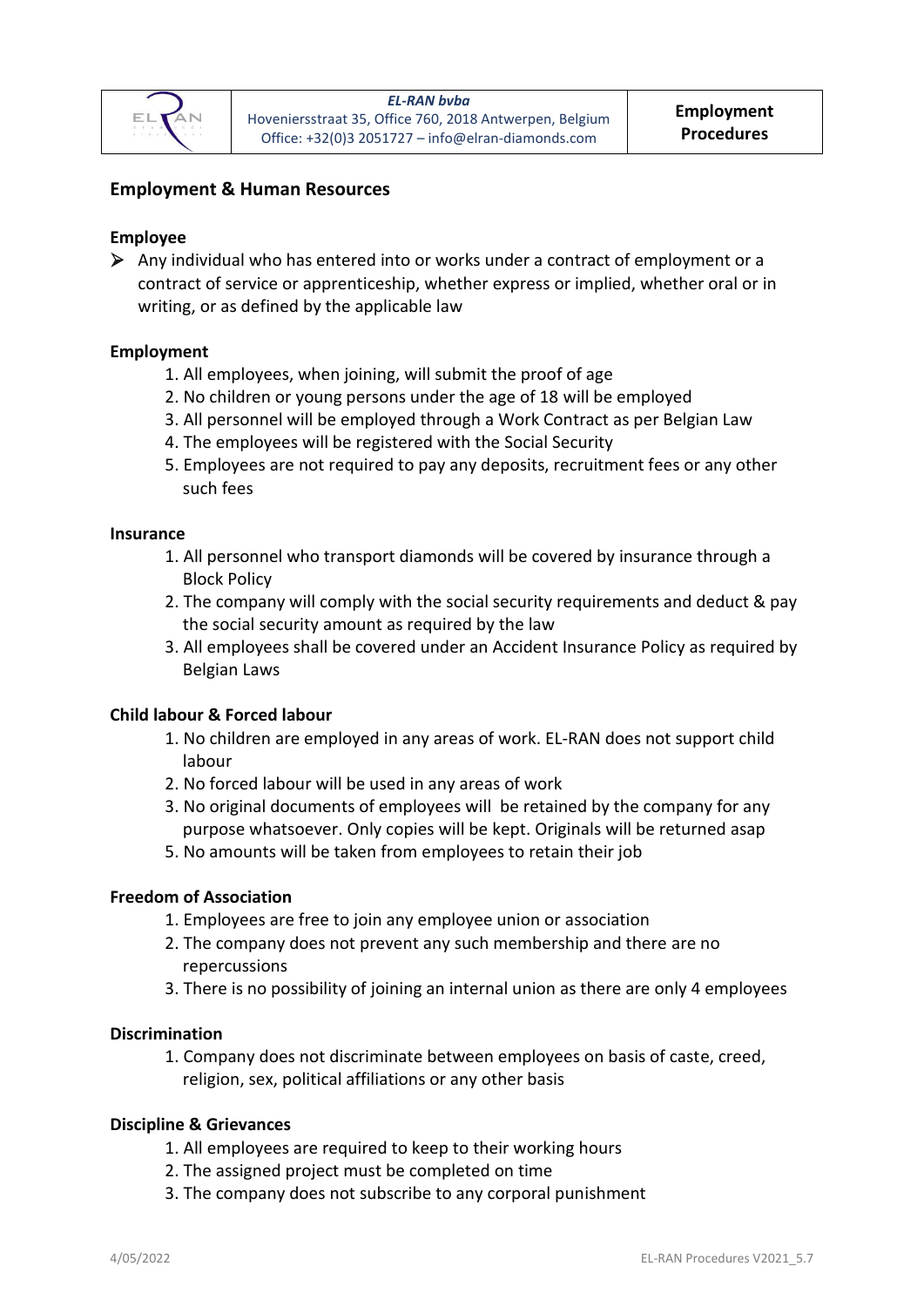

- 4. The company explicitly prohibits subjecting any employee to harsh or degrading treatment; sexual or physical harassment; mental, physical or verbal abuse; coercion or intimidation in the work place
- 5. Employees are required to report any such instances to the Management
- 6. Employees are free to approach the Management in case of any grievances
- 7. The company welcomes any suggestions for improvement in the operations

# **Hours of Work& Leaves**

- 1. All employees will be required to keep to their working hours as defined in the work contract
- 2. Any deviations are to be reported to ensure work is not hampered
- 3. All the holidays declared by Belgian Government will be granted as per list
- 4. Annual vacation / leave will be given to all employees in April, August & December as per regulations – PC 324 Diamant

## **Overtime**

- 1. The company does not encourage working overtime
- 2. When there is any urgent task which requires overtime, compensation will be provided as per Belgian Law requirements and as agreed by the employee & employer
- 3. Overtime if required, will be voluntary

## **Remuneration**

- 1. Employees receive a monthly salary after their recruitment
- 2. The salary will be transferred to their account directly through bank
- 3. Salary slip will be issued to all employees with the details of all calculations
- 4. The minimum salary as per the salary sheet for diamond industry will at least be paid

## **Hazardous Work**

- 1. There are no Hazardous work areas in the office
- 2. The office does not use any hazardous chemicals

## **Induction Training**

- 1. New employees will be given the risk register to ensure that they understand the risks of the job
- 2. Introduction training will include emergency response procedures
- 3. Trainings will be offered to the new recruit
- 4. All new employees will be explained the terms and conditions of their employment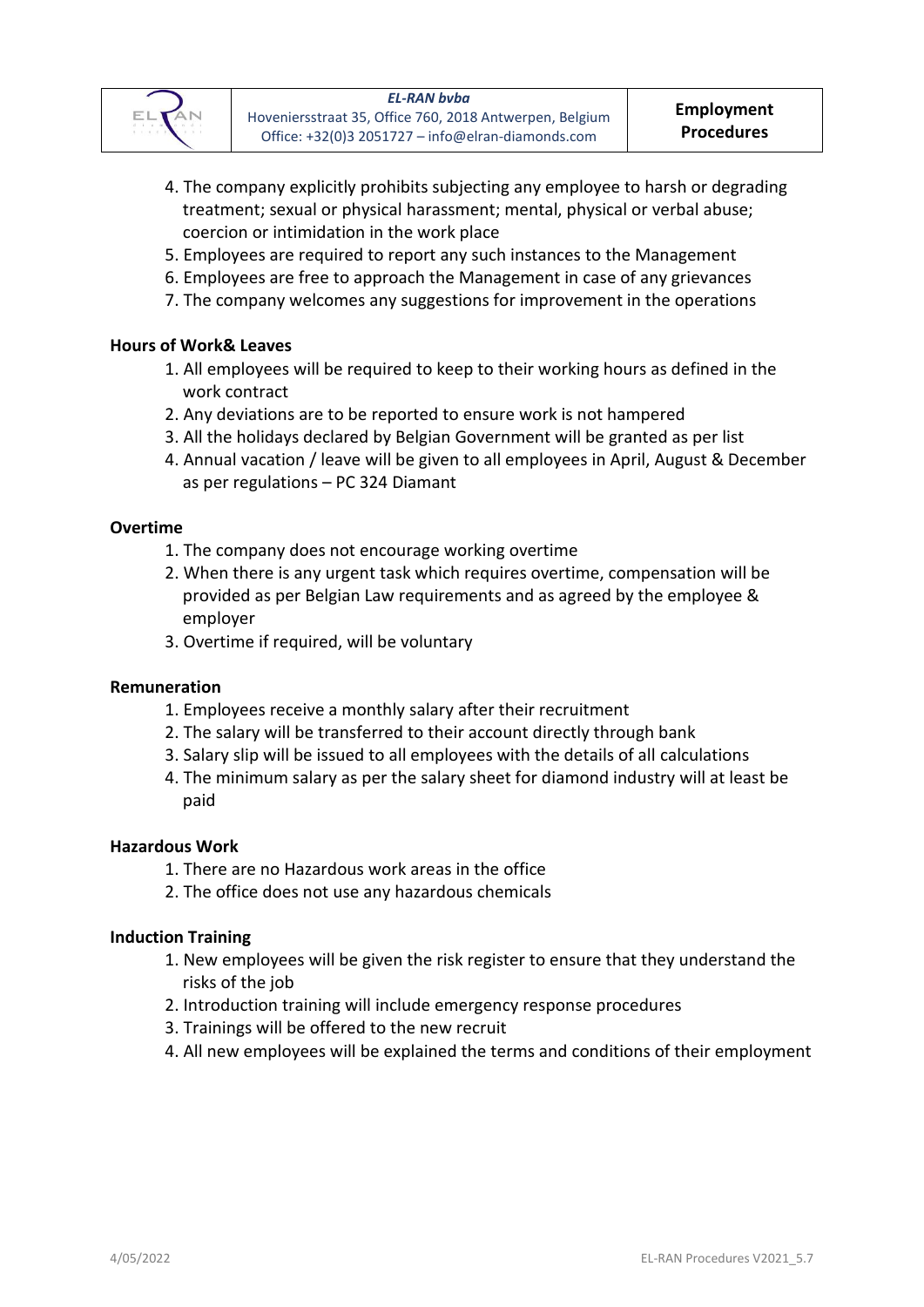

# **Bribery& Facilitation Payments**

## **Bribery**

- ❖ Bribery is offering, promising or giving, as well as demanding or accepting of any undue advantage, whether directly or indirectly, to or from:
	- $\triangleright$  A public official
	- $\triangleright$  A political candidate, party or official, or
	- $\triangleright$  Any private sector employee (including a person who directs or works for a private sector enterprise in any capacity)

## **Facilitation Payment**

❖ Facilitation Payments are done to receive preferential treatment for something that the receiver is otherwise still required to do

## **Control of Bribery& facilitation Payment**

- 1. The company prohibits involvement in bribery in any form
- 2. No bribes or facilitation payments will be offered, accepted or countenanced
- 3. No bribes, gifts in kind, hospitality, expenses or promises will be offered to get any unfair business advantage
- 4. No bribes will be given to influence the government decision making process or to get business
- 5. Gifts, if at all, given during festive seasons will be recorded. No high value gifts will be given
- 6. All cash expenses will be recorded in a cash book.
- 7. All accounts will be annually audited as per requirements of the Belgian law

## **Risk of Bribery**

- 1. Although Belgium is not a country with a high risk of bribery, the areas where a risk of Bribery exists will be identified in the Risk Assessment
- 2. Appropriate controls are identified to prevent such risks from occurring
- 3. The company has a policy which clearly defines bribery as being unacceptable
- 4. No employee will face adverse action for refusing to pay bribes

## **Responsibilities of Associates**

- 1. All co-workers are encouraged to report attempted bribery
- 2. The company supports prevention of bribery and no one shall be penalized in any way for refusing to pay a bribe or a facilitation payment
- 3. All cash expenses will be recorded in a cash book of which a copy is communicated to the accountant
- 4. All gifts, if any, will be recorded in the gift register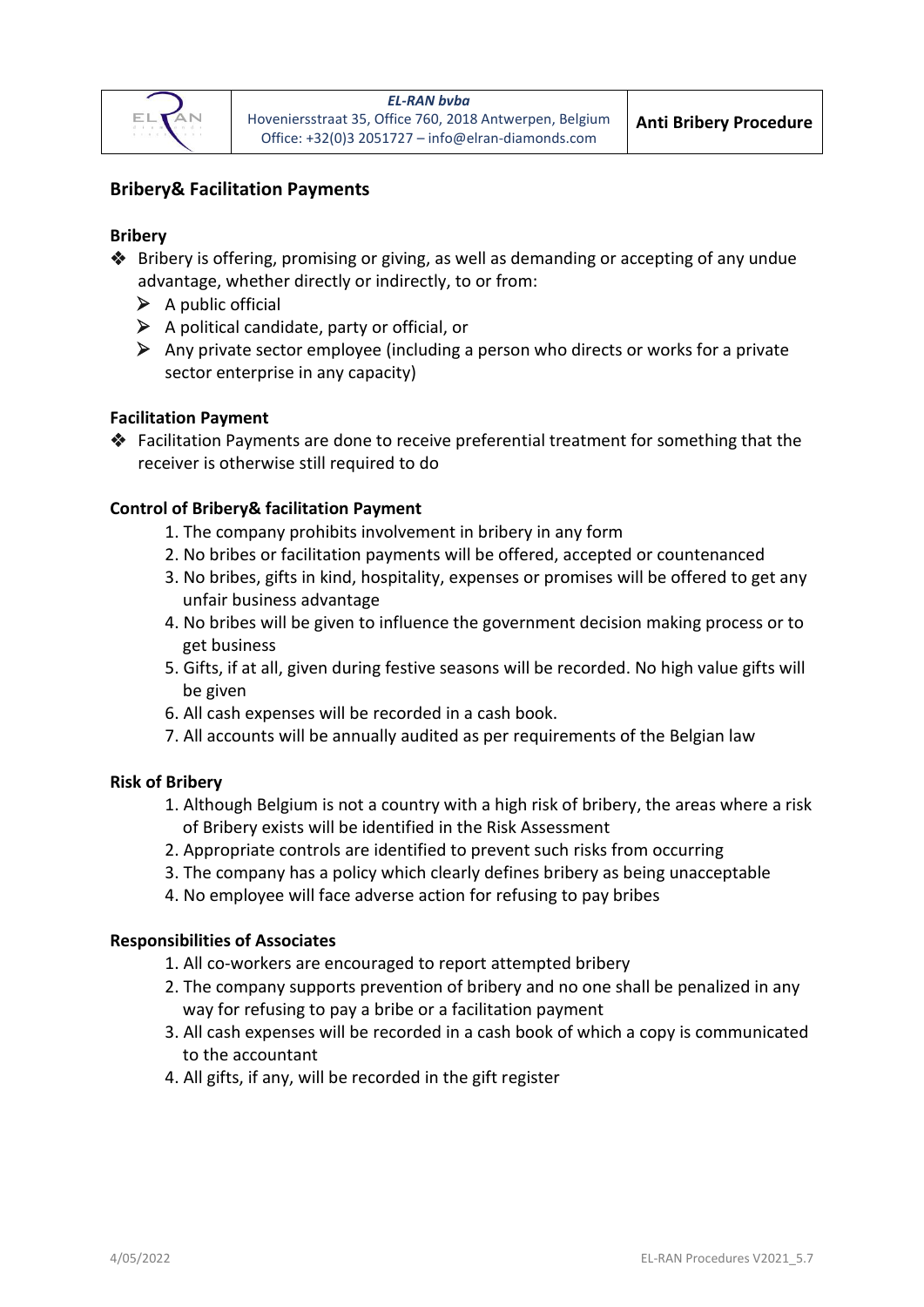

# **Accident & Incident Investigation**

# **Accident**

❖ Accident is an occurrence that has caused injury to a person or has damaged the environment

## **Incident**

❖ Incident is an occurrence that has potential to cause injury to a person or damage the environment

#### **Accident Response**

- 1. In case of accident & injury, provide first aid as required
- 2. Call the ambulance if the injury is severe

#### **Accident Reporting**

- 1. In case of accident & injury provide details as required by the insurance company
- 2. All employees are covered by the accident insurance policy as per Belgian law

#### **Accident Investigation**

- 1. Record the immediate reason for the accident in the first investigation report part of the accident report
- 2. Find the basic cause underlying the accident
- 3. Identify and initiate remedial actions
- 4. Ensure that the remedial actions are effective and decide if any follow up actions are required

## **Accident Analysis**

- 1. Update the risk assessment for the new risk
- 2. Implement additional controls to prevent recurrence of the accident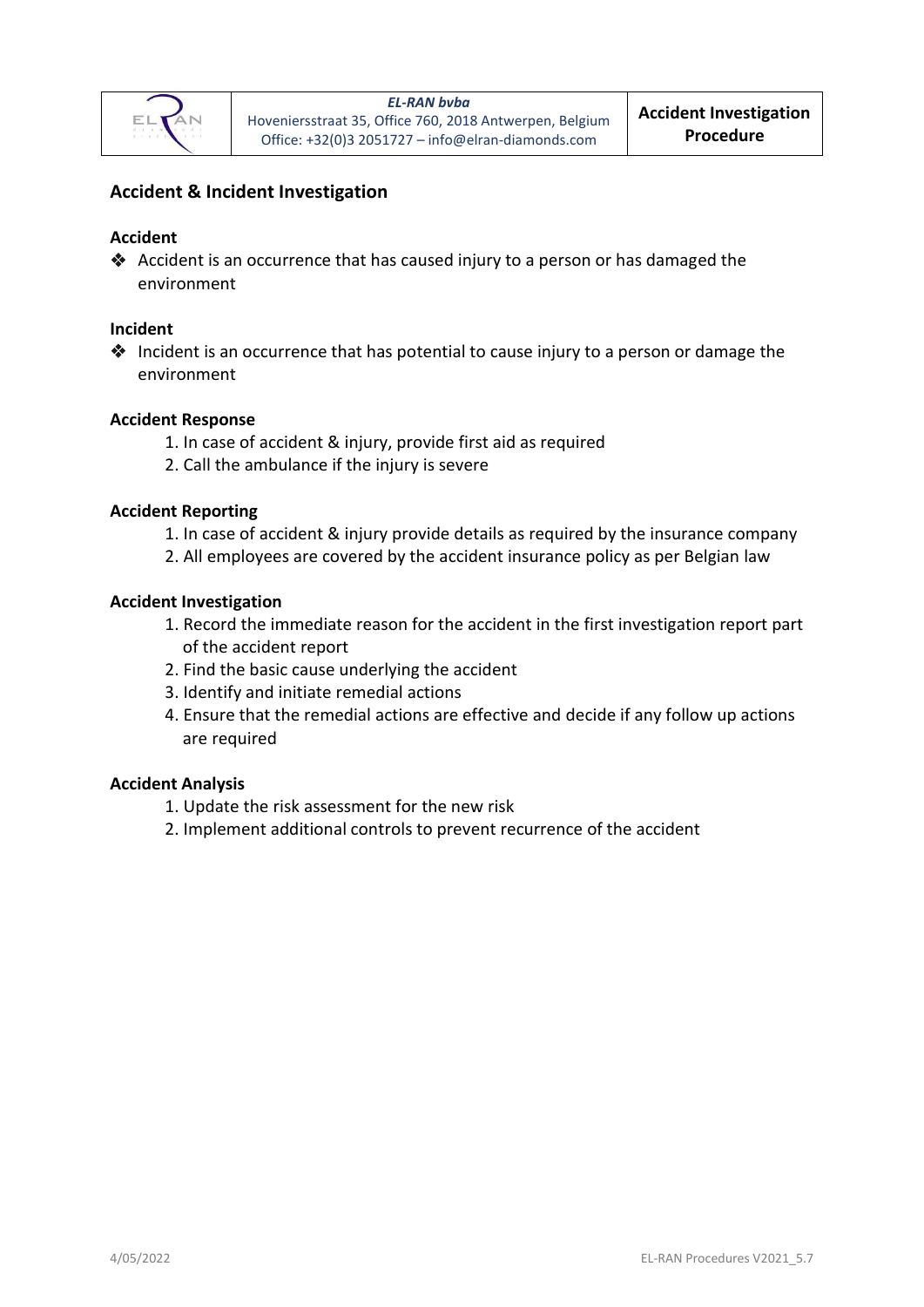

# **Provenance Claim Policy**

In compliance with RJC Standards EL-RAN will ensure that all its provenance claims will be fully valid along with available evidence and/or procedures to support the claims.

## **Provenance Claim Types**

Provenance Claims can be classified in the following categories:

- ❖ *Origin*: Geographical origin of the materials; country, region, mine or corporate ownership of the mining facility, and/or
- ❖ *Source*: Type of source; recycled, mined, artisanal mining, date of production, and/or
- ❖ *Practices*: Specific practices applied in the supply chain, relevant to the Code of Practices, including but not limited to standards applicable to extraction, processing or manufacturing, conflict-free status, or due diligence towards sources

## **Diamond Origin Declaration / Traceability**

 $\clubsuit$  For all new goods given in consignment to EL-RAN the supplier is requested to fill out the Diamond Origin Declaration form. This will provide us with data on how the goods were acquired. As well as the geographical origin of the materials; country, region, mine or corporate ownership of the mining facility, and the polishing location; country & region

## **EL-RAN will ensure**

- that all claims and statements on practices in the supply chain and the origin or source of Diamonds, Synthetics, Gold and/or Platinum through the use of both descriptions and symbols are valid
- that there will be no attempt to mislead consumers through illustrations, descriptions, expressions, words, figures, depictions or symbols relating to the Provenance Claims
- that the necessary procedures are implemented to ensure compliance with respect to the Provenance Claims, and will ensure that all the relevant employees are both aware about the Provenance Claims and the procedures

## **Complaint and Grievance Register**

Last but not least EL-RAN has installed a complaint and grievance register and has appointed a compliance officer with regard to Provenance Claims

See addendum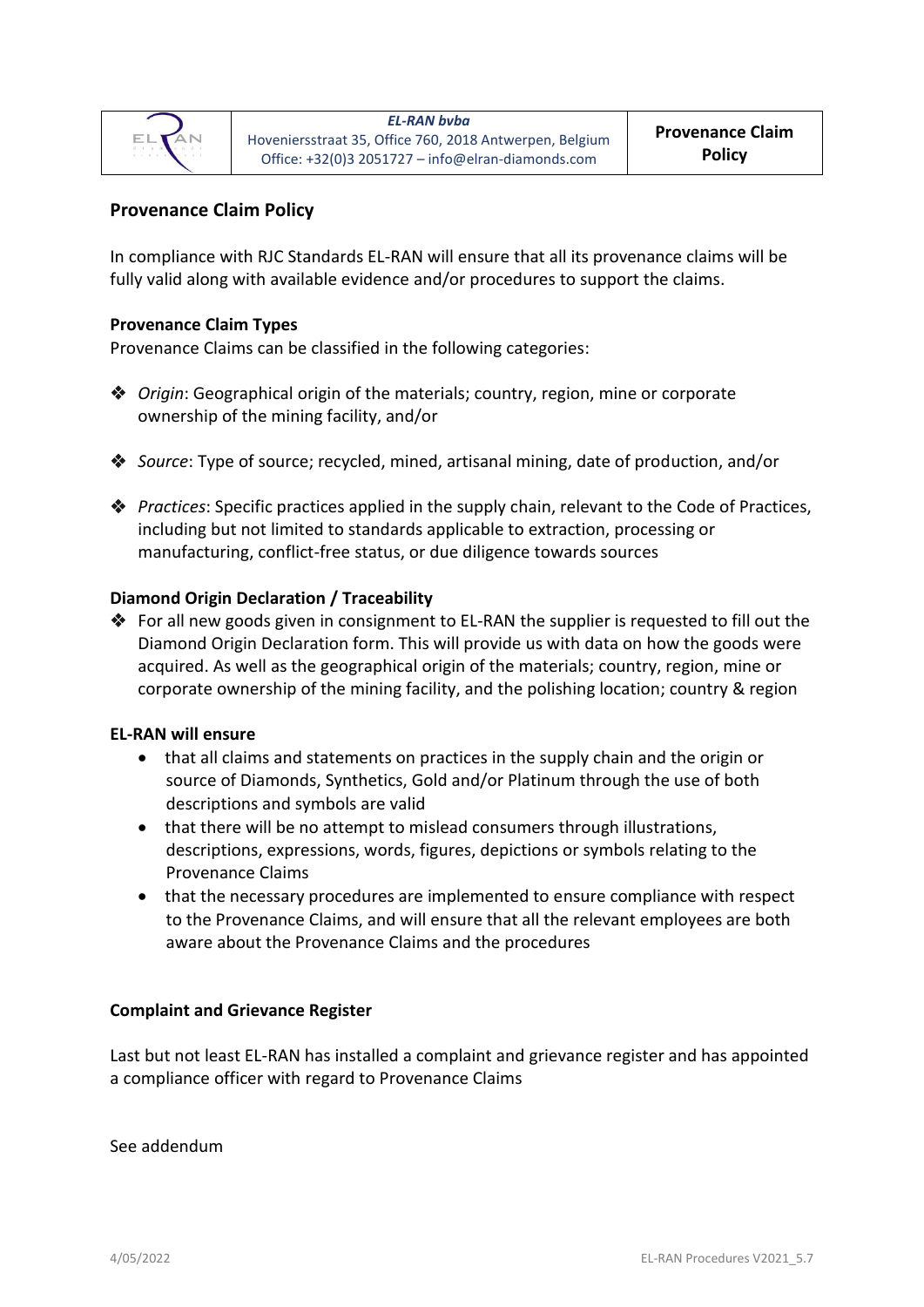Addendum to the Provenance Claim policy:

Description of Provenance Claims and procedures

- The diamonds herein invoiced have been purchased from legitimate sources not involved in funding conflict, in compliance with United Nations Resolutions and corresponding Belgian laws.
- EL-RAN hereby guarantees that these diamonds do not come from Zimbabwe and are conflict free.
- To the best of EL-RAN's knowledge, these diamonds are natural, not synthetic, free of any kind of enhancements and have not been treated in any way, unless otherwise stated. EL-RAN has received similar assurance of their natural and untreated state from any supplier from whom these diamonds were obtained.